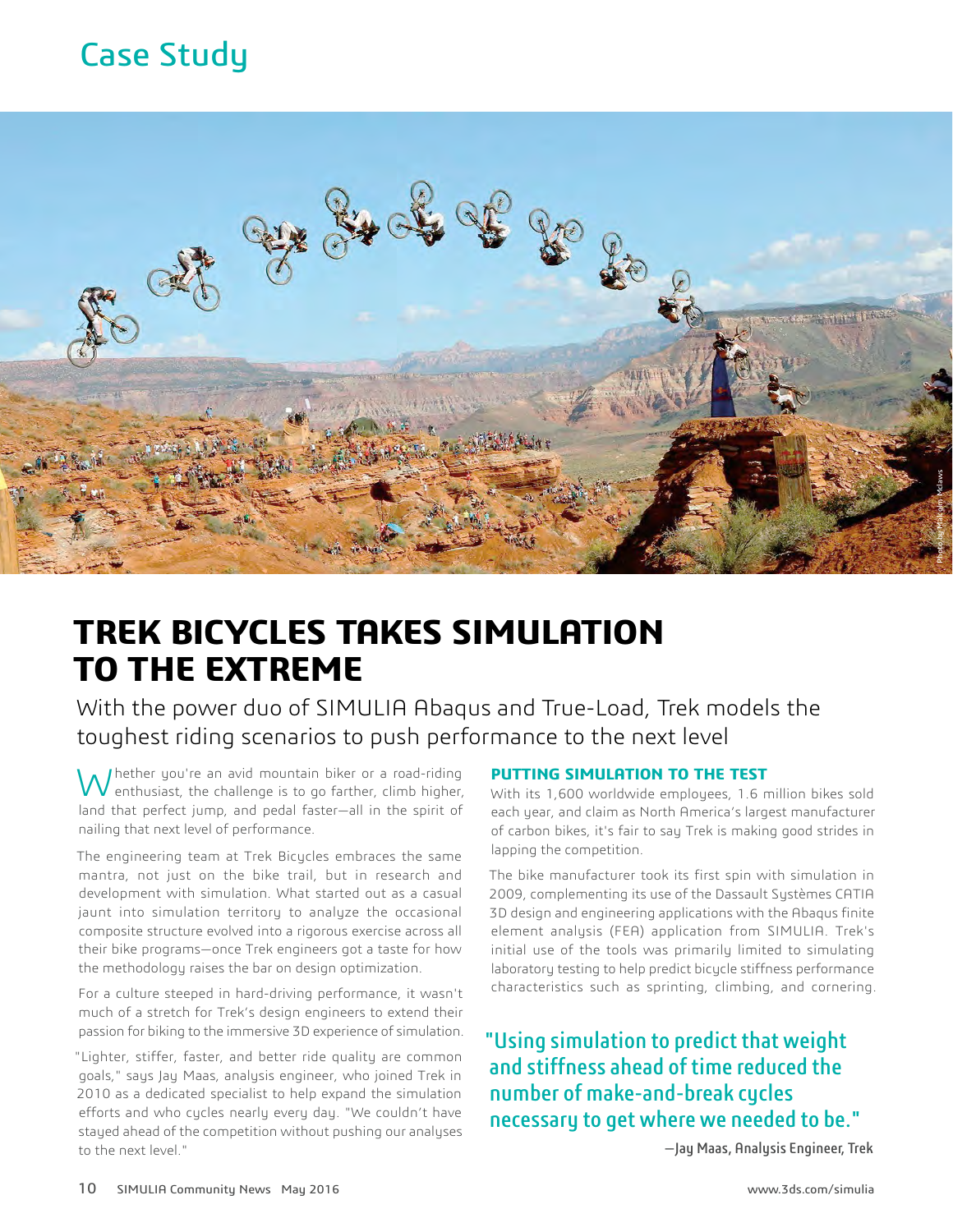By predicting stiffness values in the virtual world, they could better balance the need to put physical bike gear through its paces in order to meet performance targets.

"We'd previously been doing more design iterations and expending significant resources to get the bike weight and stiffness to a target we were happy with," Maas recalls. "Using simulation to predict that weight and stiffness ahead of time reduced the number of make-and-break cycles necessary to get where we needed to be."

Fresh off those early successes, and with Maas and another specialist onboard to champion simulation, Trek engineers across various bike programs were ready to branch out to other types of analyses. Maas was a perfect candidate to grow the simulation campaign, having done similar work in the aerospace industry for 12 years.

Even better, Maas' simulation knowledge dovetailed with his passion for all things bike-related. "It was a perfect fit doing everything I love about engineering and using Abaqus to design a product that I love, which is bikes," he says.



This Abaqus model of a Trek full-suspension mountain bike depicts solid and shell elements linked with constraints and connectors, a welded butted aluminum frame, and a magnesium rocker link.

The accessible user interface of Abaqus combined with its integration of implicit and explicit capabilities in a single tool-set made it easy for Maas to encourage the extended engineering team to apply FEA to other initiatives, from crosscountry to downhill bicycles. Trek maintains many different mountain bike platforms and each platform has multiple frame sizes, adding up to a host of configurations. "We have many dozens of bikes with many load cases each running through the analysis group in a given year," Maas says. "It is a really large quantity of work."

Once the team began embracing FEA, the engineers became interested in applying the tools to address other questions beyond the standard test cases in the lab. One item of interest was understanding more about what happens to bikes when they are being ridden in the field, especially by Trek's professional racers, who specialize in gravity-defying stunts like front flips across a 72-foot canyon or barreling down the side of a mountain at 60+ miles per hour. During these extreme events, the professional racers' bikes can experience some extreme loading conditions.

"These athletes push the bikes well past the average consumer and are hyper-sensitive to variations in stiffness and where that stiffness is within the bike," Maas explains. "They also push for faster, lighter, and better ride quality so they can excel and win races which, in turn, pushes us to design faster and lighter bikes without compromising strength, durability, and ride quality."

#### **TAKING IT TO THE EXTREME**

It was about this time that the Trek team crossed paths with Wolf Star Technologies, a SIMULIA partner that offers True-Load, a complementary solution that could leverage Trek's existing FEA models to identify the optimum locations on which to place strain gauges on the physical bikes—and then back-calculate loading. Wolf Star president Tim Hunter developed and refined the technology over his decades of work at a major motorcycle company. Once strains are collected, the data is read into True-Load to calculate load-time histories that are guaranteed to match the measured strain to within 2% at every point in time. This enables the Trek team to accurately quantify the loads created in the field and then compare that load to current laboratory tests.

"Jay realized the need to capture true loading of his bike frames in order to drive realistic simulation that matched the real world," says Hunter. "True-Load was a tool that could provide a clean, complete solution to meet those needs."

The Trek team is blessed with a private trail system—236 acres of pristine single track that serves as an outdoor laboratory perfect for testing extreme riding conditions. The team picked two of the most extreme trails within their system to test drive its Abaqus/True-Load simulation combination for the bike's load cases: The first was Deer Hunter (see Figure 1), a large drop capable of fully compressing the rear suspension and the second was Mojo, a jump also capable of fully compressing the rear suspension, but which allowed the rider to rotate the bike.

The team employed a miniature on-board data acquisition system (DAS), which was small enough so it didn't hinder the rider, and outfitted a Session 29er bike with 12 strain gauges, three tri-axial accelerometers, one linear potentiometer, one Hall Effect sensor, a custom-designed wire harness and carriage system, and an on-board battery (see Figure 2). They also used high-speed cameras and Go Pro video to capture the event.

Using True-Load and Abaqus, the team set up a linear static model in which the boundary conditions and unit load cases mirrored the field-collected data from the bicycle frame (see Figure 3). The material model and mesh also reflected exact strain-gauge placement and orientation—all critical fine-tuning that wouldn't have been possible without Abaqus and True-Load, Maas says.

Strain data is extracted from the event file for when the bicycle is in a quasi-steady state and when the suspension is fully compressed. This also corresponds to the peak loading during the event. This strain data is used within True-Load/Post-Test